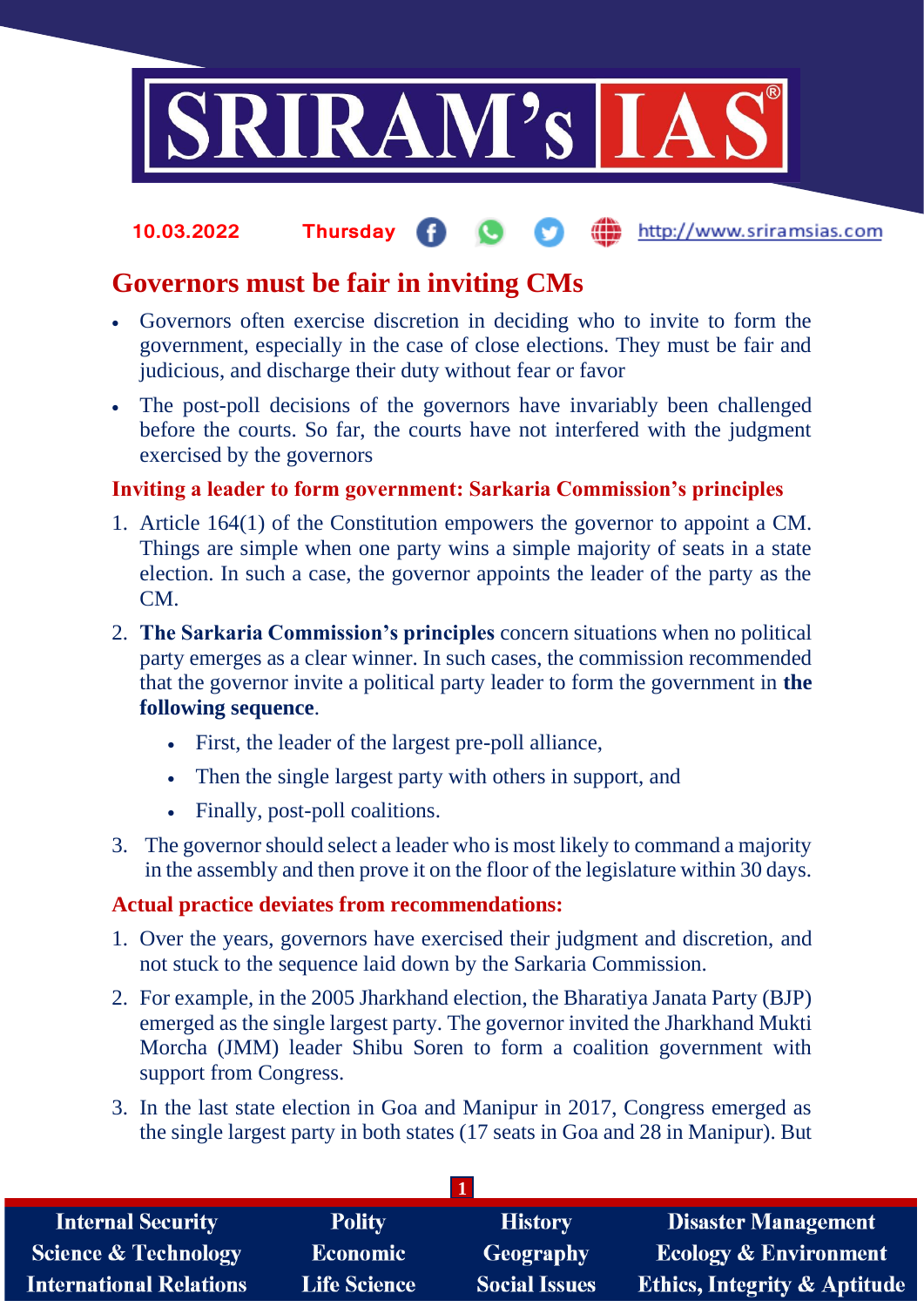

### the http://www.sriramsias.com **10.03.2022 Thursday**

the governors of these two states invited BJP leaders Manohar Parrikar in Goa and N Biren Singh in Manipur, respectively, to form coalition governments.

- 4. But this is not a straightforward precedent. In some other cases, governors also gave the first opportunity to the leaders of the single largest party to form the government.
- 5. For example, in the last Karnataka (2018) and Maharashtra (2019) elections, the respective governors invited first BJP leaders BS Yediyurappa and Devendra Fadnavis to form the government.

Political parties have used two mechanisms to satisfy governors about their ability to command a majority in the legislature. The first is parading legislators before the governor. The other is providing the governor with letters of support from lawmakers. In both cases, the conduct of governors and political parties has been found wanting.

## **Judicial review of decisions:**

- 1. The post-poll decisions of the governors have invariably been challenged before the courts. Aggrieved parties allege that the party ruling at the Centre puts pressure on governors to install governments run by the same party, or friendly coalitions.
- 2. So far, the courts have not interfered with the judgment exercised by governors. The only thing the SC has done is to reduce the time given by the governor to a political party to prove its majority in the legislature — as was seen in the case of Karnataka in 2018 and Goa in 2017. The idea behind doing so is to prevent the possible poaching of legislators.
- 3. But even with a judicial overview, some decisions made by governors have set in motion a chain reaction damaging to the political fabric of the country. Political parties, on their part, start sequestering their legislators in hotels to prevent them from jumping ship.
- 4. In hung legislatures, the office of the Speaker also comes under pressure to inordinately delay the expulsion of lawmakers who defy their party's whip to support the government in power.

| <b>Internal Security</b>        | <b>Polity</b>       | <b>History</b>       | <b>Disaster Management</b>              |
|---------------------------------|---------------------|----------------------|-----------------------------------------|
| <b>Science &amp; Technology</b> | <b>Economic</b>     | <b>Geography</b>     | <b>Ecology &amp; Environment</b>        |
| <b>International Relations</b>  | <b>Life Science</b> | <b>Social Issues</b> | <b>Ethics, Integrity &amp; Aptitude</b> |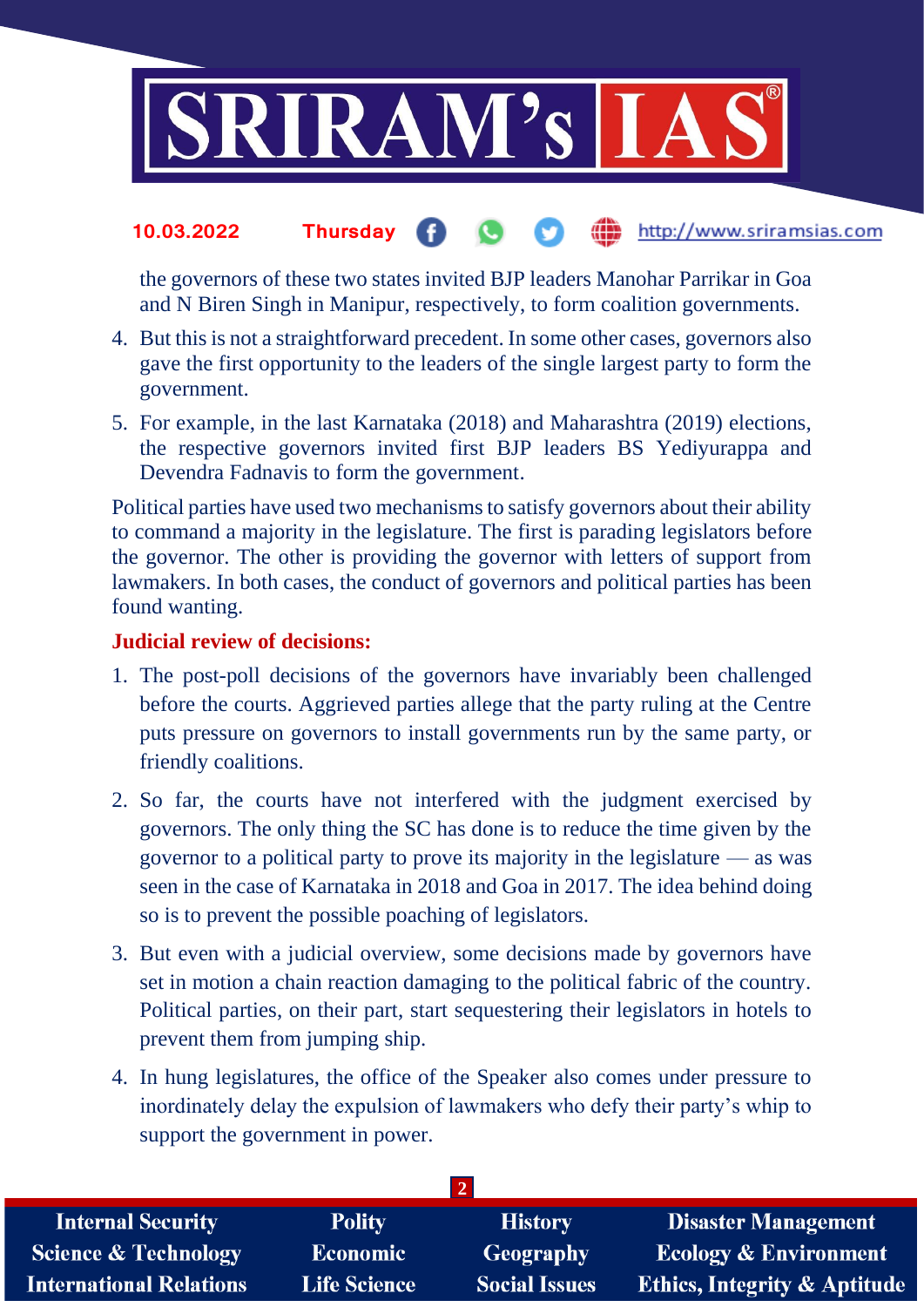

### http://www.sriramsias.com **10.03.2022 Thursday**

## **Punchhi Commission**

- 1. Over the years, many different recommendations have been given to bring more clarity and transparency to the judgment exercised by a governor in appointing the CM.
- 2. A report of the Committee of Governors in 1971 suggested the setting up of a special wing in the President's Secretariat, which would communicate with the governors and bring uniformity in the treatment of similar situations.
- 3. The Justice Madan Mohan Punchhi Commission on Centre-state relations recommended in its 2010 report, amendments to the Constitution.
- 4. "In cases of narrow majorities, there are no uniformly accepted conventions and this can be remedied by adopting constitutional amendments, which lay down specific guidelines and approaches which ought to be followed by the Governor. This would result in greater clarity and certainty," said the report.

The way to nudge governors to be fair and judicious in appointing CMs does not lie in amending the Constitution and making it more prescriptive. It can be done if governors discharge their constitutional duty without fear or favour, as the founding fathers of our nation intended them to.

# **Water management needs a hydro-social approach**

Freshwater resources are under stress, the principal driver being human activities in their various forms.

## **Freshwater, water valuation**

- In its fourth assessment report in 2007, the Intergovernmental Panel on Climate Change (IPCC) highlighted the link between societal vulnerability and modifications of water systems.
- It is globally estimated that the gap between demand for and supply of freshwater may reach up to 40% by 2030 if present practices continue.
- The latest UN World Water Development Report, 2021, titled 'Valuing Water', has laid stress on the proper valuation of water by considering five interrelated perspectives: water sources; water infrastructure; water services; water as an input to production and socio-economic development, and sociocultural values of water.

| <b>Internal Security</b>        | <b>Polity</b>       | <b>History</b>       | <b>Disaster Management</b>              |
|---------------------------------|---------------------|----------------------|-----------------------------------------|
| <b>Science &amp; Technology</b> | <b>Economic</b>     | Geography            | <b>Ecology &amp; Environment</b>        |
| <b>International Relations</b>  | <b>Life Science</b> | <b>Social Issues</b> | <b>Ethics, Integrity &amp; Aptitude</b> |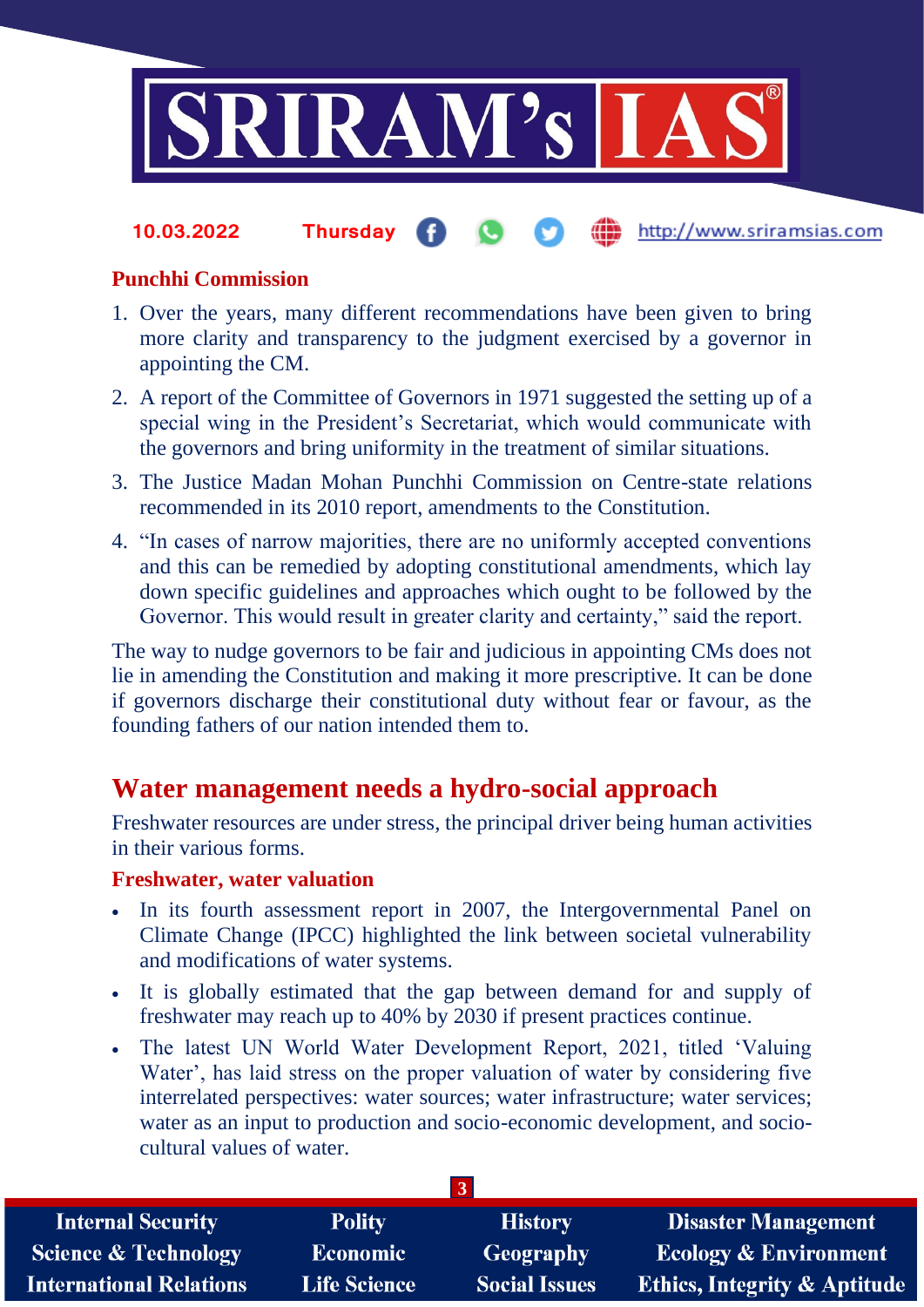

### **10.03.2022 Thursday** the http://www.sriramsias.com

## **Inter-basin transfer (IBT) projects**

- 1. The anthropogenic factors directly influencing a freshwater system are the engineering of river channels, irrigation and other consumptive use of water, widespread land use/land cover change, change in an aquatic habitat, and point and non-point source pollution affecting water quality.
- 2. The intra- and inter-basin transfer (IBT) of water is a major hydrological intervention to rectify the imbalance in water availability due to naturally prevailing unequal distribution of water resources within a given territory.
- 3. There are several IBT initiatives across the world. The National River Linking Project of India is one of those under construction. These projects, if executed, will create artificial water courses that are more than twice the length of the earth's equator and will transfer 1,910 km3 of water annually.
- 4. They will reengineer the hydrological system with considerable local, regional and global ramifications.
- 5. Based on a multi-country case study analysis, the World Wildlife Fund/World Wide Fund for Nature (2009) has suggested a **cautious approach** and the necessity to adhere to **sustainability principles set out by the World Commission on Dams** while taking up IBT projects.

**Falsity in some of the key assumptions of IBT/Mega Dam/Irrigation projects**

- 1. Recently, inter-basin transfer of water drew attention in India due to a provision made in Budget 2022 for the Ken Betwa river link project which is a part of the National River Linking project (mooted in 1970 and revived in 1999).
- 2. First, the basic premise of IBT is to export water from the surplus basin to a deficit basin. However, there is contestation on the concept of the surplus and deficit basin itself as the exercise is substantially hydrological.
- 3. Water demand within the donor basin by factoring present and future land use, especially cropping patterns, population growth, urbanisation, industrialisation, socio-economic development and environmental flow are hardly worked out.
- 4. Besides this, rainfall in many surplus basins has been reported as declining. The status of the surplus basin may alter if these issues are considered.

| <b>Internal Security</b>        | <b>Polity</b>       | <b>History</b>       | <b>Disaster Management</b>              |
|---------------------------------|---------------------|----------------------|-----------------------------------------|
| <b>Science &amp; Technology</b> | <b>Economic</b>     | <b>Geography</b>     | <b>Ecology &amp; Environment</b>        |
| <b>International Relations</b>  | <b>Life Science</b> | <b>Social Issues</b> | <b>Ethics, Integrity &amp; Aptitude</b> |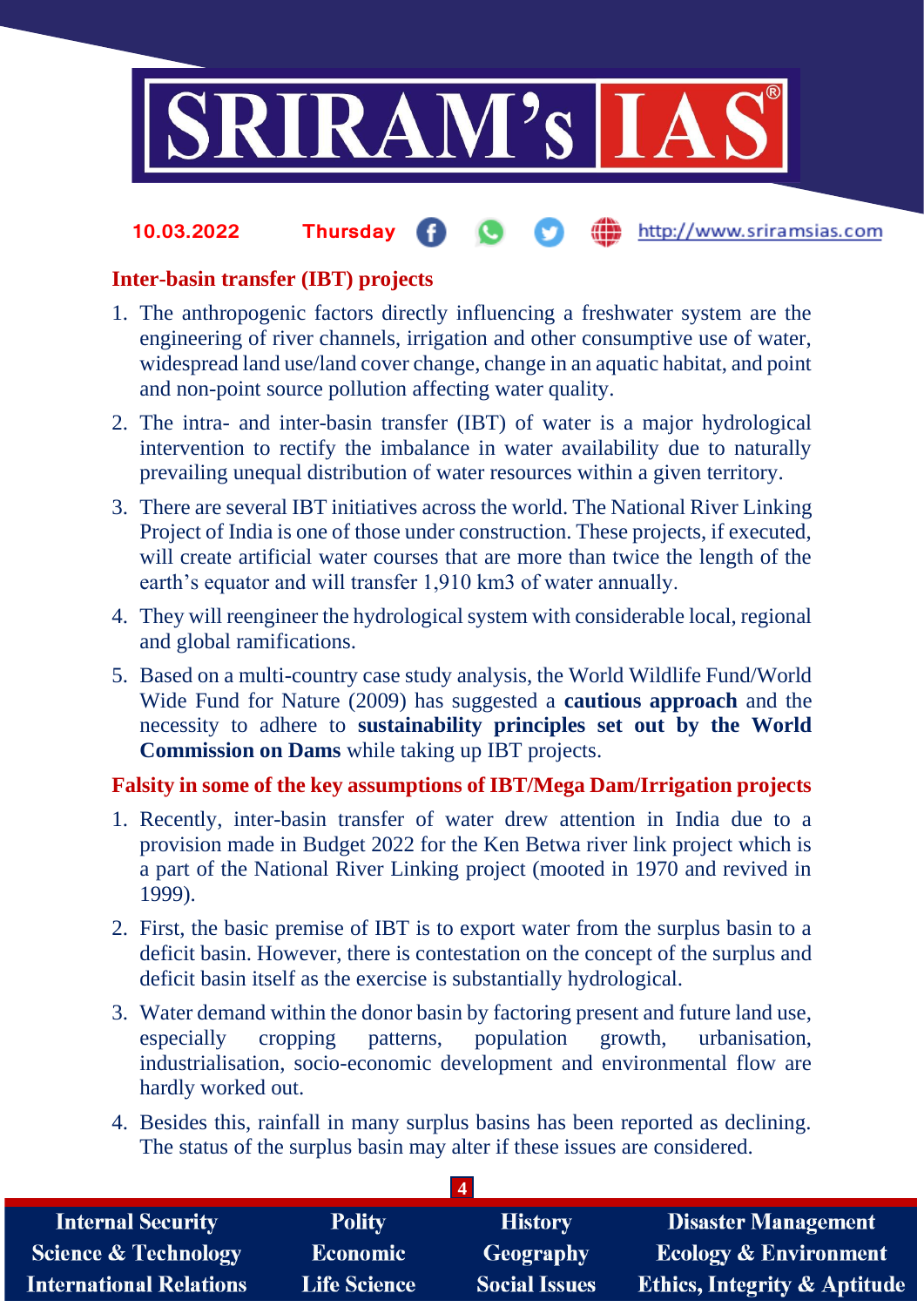

#### the http://www.sriramsias.com **10.03.2022 Thursday**

- 5. Second, there is concern about the present capacity utilisation of water resources created in the country. By 2016, India created an irrigation potential for 112 million hectares, but the gross irrigated area was 93 million hectares. There is a 19% gap, which is more in the case of canal irrigation.
- 6. In 1950-51, canal irrigation used to contribute 40% of net irrigated area, but by 2014-15, the net irrigated area under canal irrigation came down to less than 24%.
- 7. Ground water irrigation now covers 62.8% of net irrigated area. The average water use efficiency of irrigation projects in India is only 38% against 50%- 60% in the case of developed countries.

## **Irrational and unsustainable use of water in India: Agriculture, grey water use**

- 1. Even at the crop level we consume more water than the global average. Rice and wheat, the two principal crops accounting for more than 75% of agricultural production use 2,850 m3/tonnes and 1,654 m3/tonnes of water, respectively, against the global average of 2,291m3/tonnes and 1,334m3/ tonnes in the same order.
- 2. The agriculture sector uses a little over 90% of total water use in India. And in industrial plants, consumption is 2 times to 3.5 times higher per unit of production of similar plants in other countries. Similarly, the domestic sector experiences a 30% to 40% loss of water due to leakage.
- 3. Third, grey water is hardly used in our country. It is estimated that 55% to 75% of domestic water use turns into grey water depending on its nature of use, people's habits, climatic conditions, etc.
- 4. At present, average water consumption in the domestic sector in urban areas is 135 litres to 196 litres a head a day. Given the size of India's urban population (469 million estimated for 2021), the amount of grey water production can be well imagined. If grey water production in the rural areas is considered it will be a huge amount.
- 5. The discharge of untreated grey water and industrial effluents into freshwater bodies is cause for concern. The situation will be further complicated if groundwater is affected.

Apart from the inefficient use of water in all sectors, there is also a reduction in natural storage capacity and deterioration in catchment efficiency.

| <b>Internal Security</b>        | <b>Polity</b>       | <b>History</b>       | <b>Disaster Management</b>              |
|---------------------------------|---------------------|----------------------|-----------------------------------------|
| <b>Science &amp; Technology</b> | <b>Economic</b>     | Geography            | <b>Ecology &amp; Environment</b>        |
| <b>International Relations</b>  | <b>Life Science</b> | <b>Social Issues</b> | <b>Ethics, Integrity &amp; Aptitude</b> |